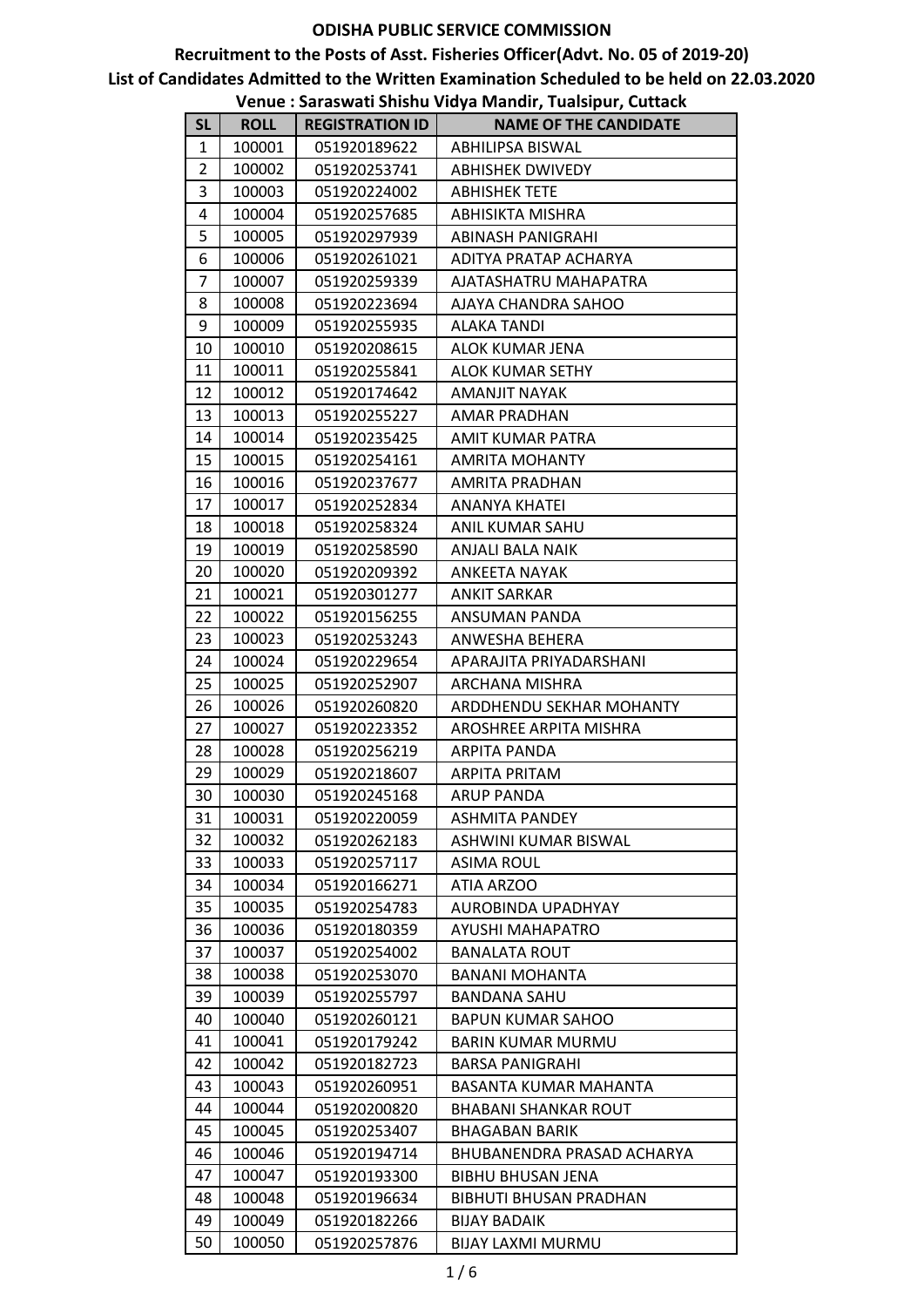|           |             |                        | venue : Jaraswati Jinshu viuya ivianun, Tuaisipur, Cuttach |
|-----------|-------------|------------------------|------------------------------------------------------------|
| <b>SL</b> | <b>ROLL</b> | <b>REGISTRATION ID</b> | <b>NAME OF THE CANDIDATE</b>                               |
| 51        | 100051      | 051920257151           | <b>BIJAYANANDA SETH</b>                                    |
| 52        | 100052      | 051920321427           | <b>BIMAL SATNAMII</b>                                      |
| 53        | 100053      | 051920255205           | <b>BISHNU PRASAD DWARI</b>                                 |
| 54        | 100054      | 051920256505           | <b>BISHNU PRASAD SAHOO</b>                                 |
| 55        | 100055      | 051920255889           | <b>BISMITA PATTANAIK</b>                                   |
| 56        | 100056      | 051920301416           | <b>BISWAJIT MALIK</b>                                      |
| 57        | 100057      | 051920260530           | <b>BISWAJIT MOHANTY</b>                                    |
| 58        | 100058      | 051920187614           | <b>BISWAJIT NAYAK</b>                                      |
| 59        | 100059      | 051920220256           | <b>BISWARANJAN MAHAPATRA</b>                               |
| 60        | 100060      | 051920303278           | CHANDAN KUMAR MISHRA                                       |
| 61        | 100061      | 051920255851           | <b>CHANDAN ROUT</b>                                        |
| 62        | 100062      | 051920256873           | CHHANDA CHARAN BISWAL                                      |
| 63        | 100063      | 051920257582           | CHINMAY NANDA                                              |
| 64        | 100064      | 051920253828           | CHINMAYA NANDA                                             |
| 65        | 100065      | 051920254701           | <b>CHINMAYEE SARANGI</b>                                   |
| 66        | 100066      | 051920223063           | CHINMAYEE SUBHASMITA                                       |
| 67        | 100067      | 051920261169           | CHINMAYEE TRIPATHY                                         |
| 68        | 100068      | 051920320959           | CHITTARANJAN DASH                                          |
| 69        | 100069      | 051920253819           | CHITTARANJAN RAUL                                          |
| 70        | 100070      | 051920210133           | <b>DEBASHIS JENA</b>                                       |
| 71        | 100071      | 051920259913           | DEBASHISH PRADHAN                                          |
| 72        | 100072      | 051920230411           | <b>DEBASMIT MOHANTY</b>                                    |
| 73        | 100073      | 051920255246           | DEEPAK KUMAR DEY                                           |
| 74        | 100074      | 051920211559           | DEEPAK KUMAR MALLICK                                       |
| 75        | 100075      | 051920210220           | DEEPTIPRIYA RATH                                           |
| 76        | 100076      | 051920306998           | DEVAMITAV MOHAPATRA                                        |
| 77        | 100077      | 051920258384           | DHARMABEER KUMAR                                           |
| 78        | 100078      | 051920254569           | DHARMARAJ PATRO                                            |
| 79        | 100079      | 051920258528           | DIBYAJYOTI SAHOO                                           |
| 80        | 100080      | 051920253216           | DIBYAPRIYA KHEMUNDU                                        |
| 81        | 100081      | 051920259886           | DILLIP KUMAR SAHOO                                         |
| 82        | 100082      | 051920188979           | DINESH MOHAPATRA                                           |
| 83        | 100083      | 051920317180           | <b>FAGURAM MARANDI</b>                                     |
| 84        | 100084      | 051920321039           | <b>GAURAV DAS</b>                                          |
| 85        | 100085      | 051920255595           | HARAPRIYA BEHERA                                           |
| 86        | 100086      | 051920262020           | <b>HUSNE BANU</b>                                          |
| 87        | 100087      | 051920254299           | <b>IPSITA DASH</b>                                         |
| 88        | 100088      | 051920253387           | <b>JAGADISH BARIK</b>                                      |
| 89        | 100089      | 051920239320           | <b>JITENDRA MEHER</b>                                      |
| 90        | 100090      | 051920321259           | JOSHABANTA BESHRA                                          |
| 91        | 100091      | 051920260889           | <b>JUGAL KISHOR NAIK</b>                                   |
| 92        | 100092      | 051920253459           | JYOTIMANJARI SAHOO                                         |
| 93        | 100093      | 051920174209           | JYOTISHREE JYOTIRANJAN                                     |
| 94        | 100094      | 051920197427           | <b>K SARITA</b>                                            |
| 95        | 100095      | 051920261622           | KABITA RANI DAS                                            |
| 96        | 100096      | 051920253628           | KAJAL PATNAIK                                              |
| 97        | 100097      | 051920213885           | KAJAL SAMAL                                                |
| 98        | 100098      | 051920257257           | <b>KAKALI DAS</b>                                          |
| 99        | 100099      | 051920191925           | <b>KALPITA TRIPATHY</b>                                    |
| 100       | 100100      | 051920212425           | KAMALAKANTA SAHOO                                          |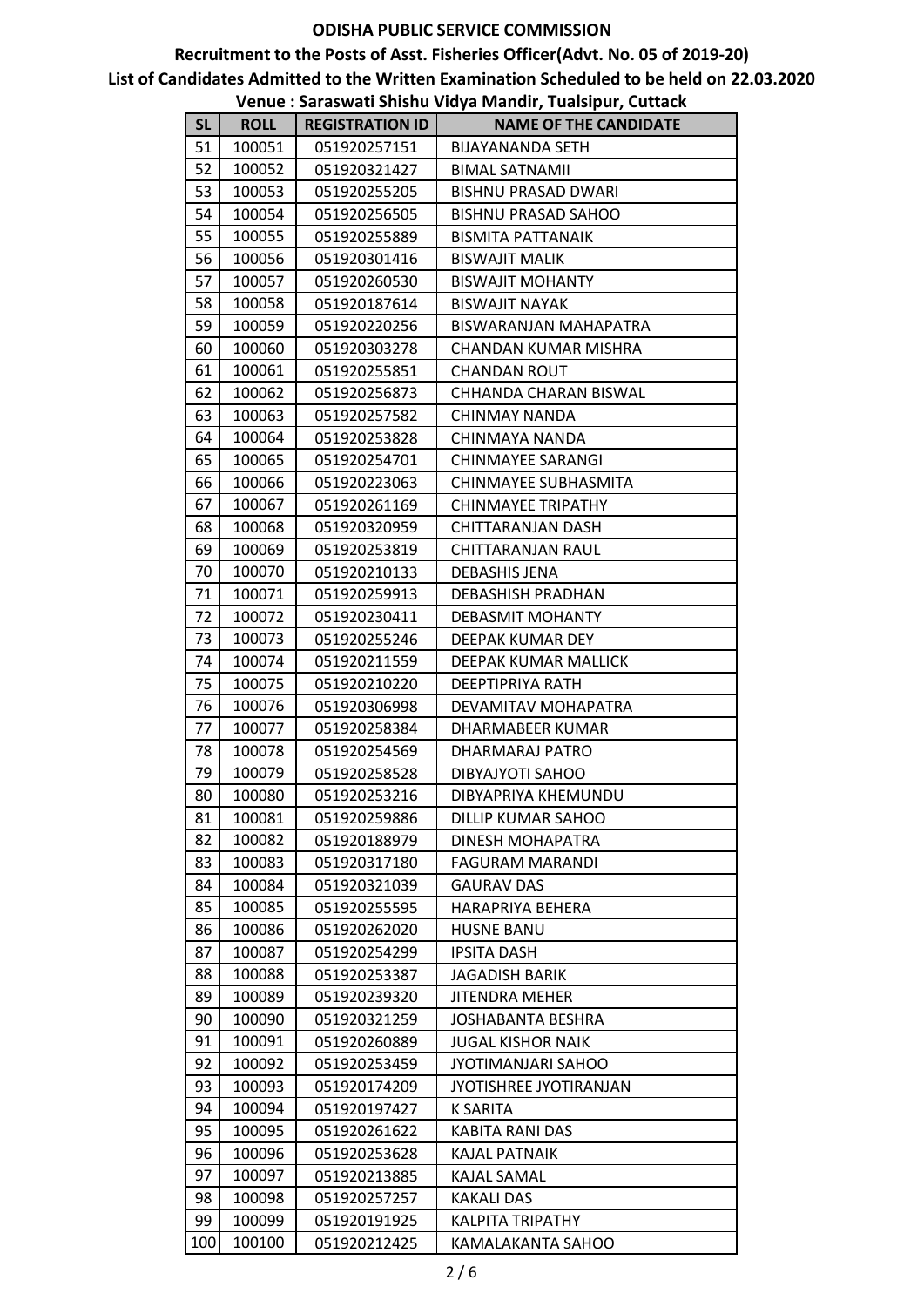|     |             |                        | venue : Jaraswati Jinshu viuya ivianun, Tuaisipur, Cuttach |
|-----|-------------|------------------------|------------------------------------------------------------|
| SL  | <b>ROLL</b> | <b>REGISTRATION ID</b> | <b>NAME OF THE CANDIDATE</b>                               |
| 101 | 100101      | 051920260599           | <b>KARTIKA BURUDI</b>                                      |
| 102 | 100102      | 051920154384           | KARTIKESWAR BEHERA                                         |
| 103 | 100103      | 051920256600           | KHUSBU SAMAL                                               |
| 104 | 100104      | 051920259264           | KIRAN KUMAR PRADHAN                                        |
| 105 | 100105      | 051920255551           | KRUTTIKA PANDIT                                            |
| 106 | 100106      | 051920201285           | <b>KUMARI JOLLY</b>                                        |
| 107 | 100107      | 051920211558           | LAXMINARAYAN HEMBRAM                                       |
| 108 | 100108      | 051920255497           | LAXMIPRIYA MALLIK                                          |
| 109 | 100109      | 051920189953           | LILIPTA DAS                                                |
| 110 | 100110      | 051920259530           | LIPIKA HEMBRAM                                             |
| 111 | 100111      | 051920254106           | <b>MADHURI MUNDA</b>                                       |
| 112 | 100112      | 051920253988           | MADHUSMITA JENA                                            |
| 113 | 100113      | 051920246302           | <b>MAMATA DORA</b>                                         |
| 114 | 100114      | 051920252867           | MANABESH MAHAPATRA                                         |
| 115 | 100115      | 051920177185           | MANAS KUMAR PRADHAN                                        |
| 116 | 100116      | 051920227249           | MANAS RANJAN SHABAR                                        |
| 117 | 100117      | 051920258792           | MANASH NARAYAN PURUDHUL                                    |
| 118 | 100118      | 051920206293           | MANISHA DASH                                               |
| 119 | 100119      | 051920218064           | MANOJ KUMAR JENA                                           |
| 120 | 100120      | 051920223832           | MATRU PRASAD SAHOO                                         |
| 121 | 100121      | 051920163112           | <b>MINAL PATRA</b>                                         |
| 122 | 100122      | 051920219079           | MIRIYALA ANJUSHA                                           |
| 123 | 100123      | 051920215340           | MITALI MADHUSMITA SAHOO                                    |
| 124 | 100124      | 051920253438           | <b>MONALISA MISHRA</b>                                     |
| 125 | 100125      | 051920255357           | MONALISA MURMU                                             |
| 126 | 100126      | 051920259114           | <b>MONALISA PADHI</b>                                      |
| 127 | 100127      | 051920307682           | <b>MONALISHA ROUT</b>                                      |
| 128 | 100128      | 051920242942           | MRUTYUNJAYA SABAT                                          |
| 129 | 100129      | 051920300103           | MUDADA DIBYANATH                                           |
| 130 | 100130      | 051920159569           | N DURYADHAN REDDY                                          |
| 131 | 100131      | 051920173890           | <b>NANDINI PADHI</b>                                       |
| 132 | 100132      | 051920261192           | NIBEDITA MAHUNTA                                           |
| 133 | 100133      | 051920300210           | NILAMBER RANDHARI                                          |
| 134 | 100134      | 051920157704           | NILANCHAL SETHI                                            |
| 135 | 100135      | 051920256681           | NILIMA PRIYADARSHINI                                       |
| 136 | 100136      | 051920197230           | NIRANJAN MANDAL                                            |
| 137 | 100137      | 051920184389           | NIRMALA BARLA                                              |
| 138 | 100138      | 051920255952           | OM PRAKASH SAHU                                            |
| 139 | 100139      | 051920194244           | PABANI PRASAD ACHARYA                                      |
| 140 | 100140      | 051920254585           | PALLAVI KHORA                                              |
| 141 | 100141      | 051920256532           | PANKAJ SAHU                                                |
| 142 | 100142      | 051920256498           | PANKAJ SAHU                                                |
| 143 | 100143      | 051920321056           | PANKAJINI SETHI                                            |
| 144 | 100144      | 051920239395           | PARTHA SARATHI TRIPATHY                                    |
| 145 | 100145      | 051920252748           | PINTU MURMU                                                |
| 146 | 100146      | 051920256548           | POOJA MISHRA                                               |
| 147 | 100147      | 051920314552           | PRAJNA RITAMBHARA BEHERA                                   |
| 148 | 100148      | 051920169002           | PRAKASH BEHERA                                             |
| 149 | 100149      | 051920256011           | PRANAMITA MALLICK                                          |
| 150 | 100150      | 051920256901           | PRATAP KISHOR MEHER                                        |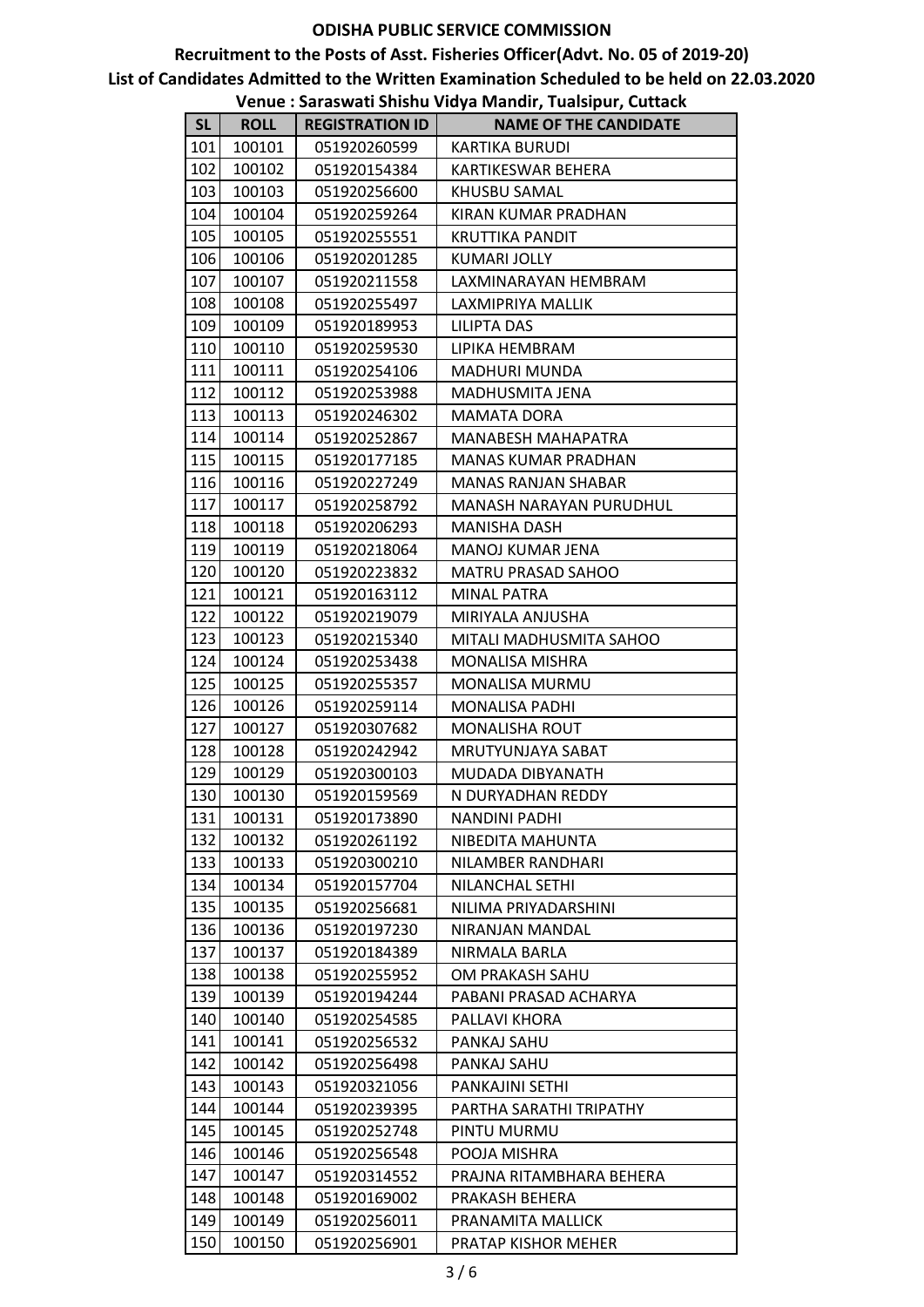|           |             |                        | venue . Jaraswati Jinshu viuya ivianun, Tuaisipur, Cuttach |
|-----------|-------------|------------------------|------------------------------------------------------------|
| <b>SL</b> | <b>ROLL</b> | <b>REGISTRATION ID</b> | <b>NAME OF THE CANDIDATE</b>                               |
| 151       | 100151      | 051920216624           | PRATIKSHYA PRODAR                                          |
| 152       | 100152      | 051920215801           | PRATYASA PANNA PATRA                                       |
| 153       | 100153      | 051920253227           | PRAVATI KISHAN                                             |
| 154       | 100154      | 051920255272           | PRITAM TRIPATHY                                            |
| 155       | 100155      | 051920257853           | PRIYADARSHINI DWIVEDY                                      |
| 156       | 100156      | 051920253054           | PRIYANKA ACHARYA                                           |
| 157       | 100157      | 051920223402           | PRIYANKA BEHERA                                            |
| 158       | 100158      | 051920253007           | PRIYANKA PATRA                                             |
| 159       | 100159      | 051920300385           | PRIYANKA PRIYADARSHINI                                     |
| 160       | 100160      | 051920256730           | PRIYANKA RAY SAMANT                                        |
| 161       | 100161      | 051920253442           | PRIYARANJAN SAHOO                                          |
| 162       | 100162      | 051920252797           | PUJARANI SAHU                                              |
| 163       | 100163      | 051920254170           | PURNA PRIYA SUARA                                          |
| 164       | 100164      | 051920192375           | PURNABHADRA PAL                                            |
| 165       | 100165      | 051920197331           | RABINARAYAN SAHU                                           |
| 166       | 100166      | 051920224030           | RAHIMRAJA BAGH                                             |
| 167       | 100167      | 051920308166           | RAJ KUMAR JENA                                             |
| 168       | 100168      | 051920156004           | RAJALAXMI LENKA                                            |
| 169       | 100169      | 051920254643           | RAJAN KUMAR BEHERA                                         |
| 170       | 100170      | 051920260830           | RAJASHREE RATH                                             |
| 171       | 100171      | 051920257843           | RAJAT PANDA                                                |
| 172       | 100172      | 051920256577           | RAJESH KUMAR DASH                                          |
| 173       | 100173      | 051920261230           | RAJESH KUMAR MAHARANA                                      |
| 174       | 100174      | 051920187416           | RAJESH KUMAR SAHOO                                         |
| 175       | 100175      | 051920259722           | RAJU KISKU                                                 |
| 176       | 100176      | 051920258575           | <b>RAKESH SWAIN</b>                                        |
| 177       | 100177      | 051920224625           | RAMACHANDRA SAHU                                           |
| 178       | 100178      | 051920299135           | RAMESH BEHERA                                              |
| 179       | 100179      | 051920157075           | RAMESH HEMBRAM                                             |
| 180       | 100180      | 051920313286           | RAMKRISHNA KISKU                                           |
| 181       | 100181      | 051920261795           | RASHMI DASH                                                |
| 182       | 100182      | 051920257709           | RASMI KUMBHAR                                              |
| 183       | 100183      | 051920160986           | RASMITA MARANDI                                            |
| 184       | 100184      | 051920259424           | RASMITA PRUSTY                                             |
| 185       | 100185      | 051920253020           | <b>RESMARANI MOHANTY</b>                                   |
| 186       | 100186      | 051920174112           | ROJALIN MAHAPATRA                                          |
| 187       | 100187      | 051920205970           | ROSHAN KUMAR SETH                                          |
| 188       | 100188      | 051920202270           | RUDRA PRATAP SABAR                                         |
| 189       | 100189      | 051920260524           | <b>RUNI RANA</b>                                           |
| 190       | 100190      | 051920253418           | RUTUPARNA SASMAL                                           |
| 191       | 100191      | 051920191730           | RUTUPARNNA PRIYADARSHINI                                   |
| 192       | 100192      | 051920304354           | S BHABANI REDDY                                            |
| 193       | 100193      | 051920255451           | SACHIN PANDIT                                              |
| 194       | 100194      | 051920199320           | <b>SAGAR KUMAR PATRA</b>                                   |
| 195       | 100195      | 051920315483           | SAGARIKA SWAIN                                             |
| 196       | 100196      | 051920214736           | SAGRIKA DAS                                                |
| 197       | 100197      | 051920259765           | SAMBID SWAIN                                               |
| 198       | 100198      | 051920253000           | SAMBIT PRIYADARSHI                                         |
| 199       | 100199      | 051920253463           | SAMBIT SOURAV TRIPATHY                                     |
| 200       | 100200      | 051920218838           | SAMIKSHYA MISHRA                                           |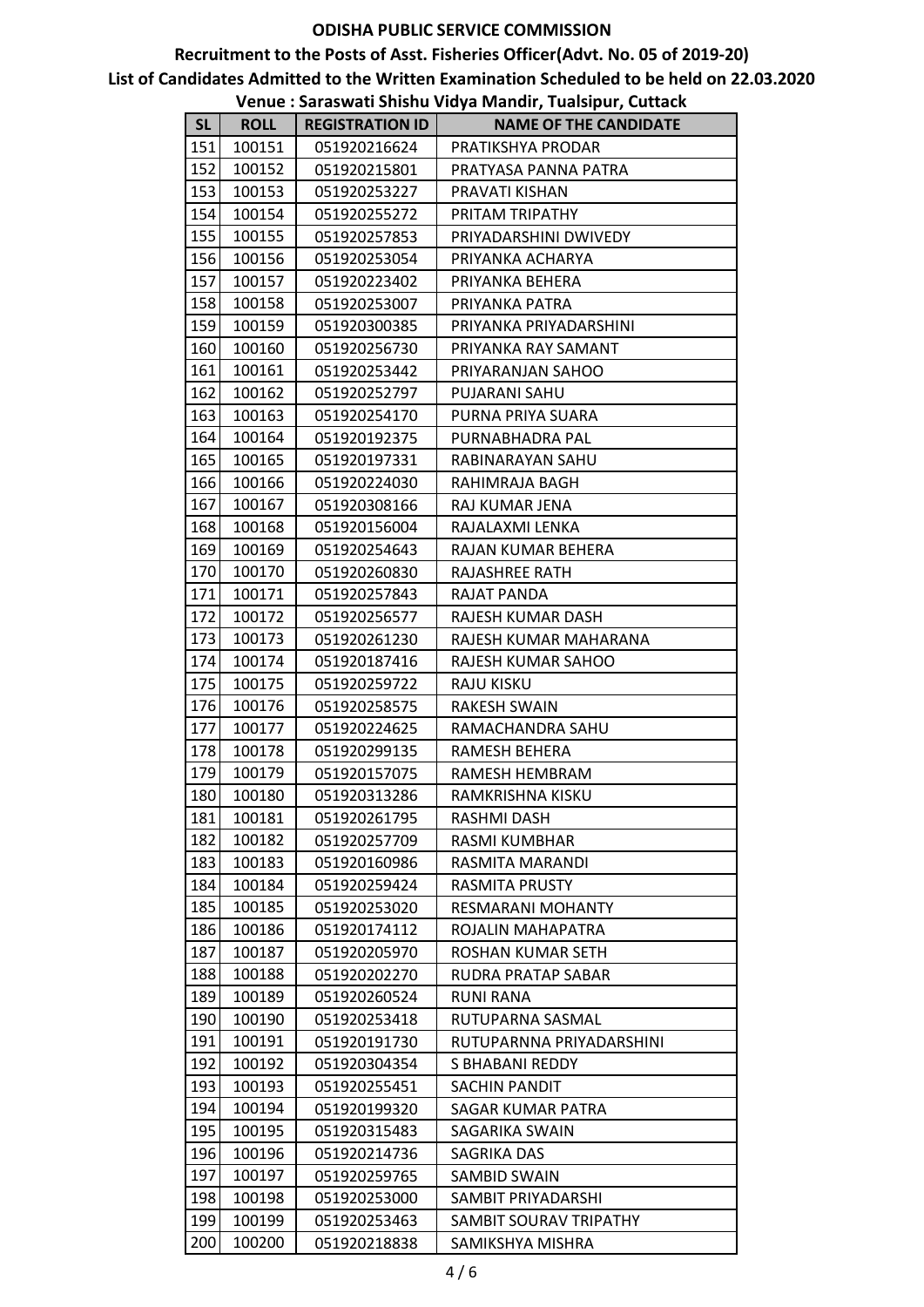|           |             |                        | venue : Jaraswan Jinsira viuya manun, ruaisipur, eunaen |
|-----------|-------------|------------------------|---------------------------------------------------------|
| <b>SL</b> | <b>ROLL</b> | <b>REGISTRATION ID</b> | <b>NAME OF THE CANDIDATE</b>                            |
| 201       | 100201      | 051920255224           | SANDEEP KUMAR BEHERA                                    |
| 202       | 100202      | 051920253700           | SANDEEP SHANKAR PATTANAIK                               |
| 203       | 100203      | 051920261903           | SANGITA SAHOO                                           |
| 204       | 100204      | 051920317384           | SANGITA SINGH                                           |
| 205       | 100205      | 051920302405           | SANJAY SINGH                                            |
| 206       | 100206      | 051920255661           | SANSKRUTI PADRA                                         |
| 207       | 100207      | 051920188089           | SANTIPURNA RAITA                                        |
| 208       | 100208      | 051920156330           | SANTOSH KUMAR MEENA                                     |
| 209       | 100209      | 051920257663           | SANTOSH KUMAR SAHOO                                     |
| 210       | 100210      | 051920223223           | SANTOSI SUBHADARSINI SAHOO                              |
| 211       | 100211      | 051920257965           | SARBARI DUTTA                                           |
| 212       | 100212      | 051920216360           | SARITA DAS                                              |
| 213       | 100213      | 051920259480           | SARITA KUMARI DAS                                       |
| 214       | 100214      | 051920255430           | <b>SASMITA MOHANTY</b>                                  |
| 215       | 100215      | 051920166476           | SASWAT BEHERA                                           |
| 216       | 100216      | 051920258613           | SATABDI SAIBALINI                                       |
| 217       | 100217      | 051920206738           | SATARUPA PANDITRAY                                      |
| 218       | 100218      | 051920252791           | SATYABRATA DASH                                         |
| 219       | 100219      | 051920262187           | SATYANARAYAN TUDU                                       |
| 220       | 100220      | 051920202192           | SAUMYA PRIYADARSHINI PANDA                              |
| 221       | 100221      | 051920261695           | SAUMYA RANJAN SAHOO                                     |
| 222       | 100222      | 051920160994           | SAURAV KUMAR                                            |
| 223       | 100223      | 051920259008           | SEETA LAXMI SAHU                                        |
| 224       | 100224      | 051920255483           | SEPHALI JENA                                            |
| 225       | 100225      | 051920252738           | SHIV PRATAP SINGH                                       |
| 226       | 100226      | 051920201061           | SHOBHAN SAMAL                                           |
| 227       | 100227      | 051920252817           | SIBANI MOHANTY                                          |
| 228       | 100228      | 051920220002           | SIDDHARTHA SHANKAR SAHOO                                |
| 229       | 100229      | 051920252739           | SITISH KUMAR NANDA                                      |
| 230       | 100230      | 051920308025           | SMITISNIGDHA MOHANTA                                    |
| 231       | 100231      | 051920191366           | SMRUTI BHUSAN DAS                                       |
| 232       | 100232      | 051920261785           | SMRUTI SAGARIKA NAYAK                                   |
| 233       | 100233      | 051920255645           | SMRUTIREKHA SATAPATHY                                   |
| 234       | 100234      | 051920253165           | SNEHALATA MOHANTY                                       |
| 235       | 100235      | 051920192104           | SNIGDHA RANI KANHAR                                     |
| 236       | 100236      | 051920202618           | SNIGDHA SUCHARITA MAJHI                                 |
| 237       | 100237      | 051920256236           | <b>SONALI BARIK</b>                                     |
| 238       | 100238      | 051920244683           | SONALI MAHAPATRA                                        |
| 239       | 100239      | 051920188103           | SONALI SUCHARITA                                        |
| 240       | 100240      | 051920259584           | SONU BADNAIK                                            |
| 241       | 100241      | 051920211979           | SOUBHAGYA RANJAN SAHOO                                  |
| 242       | 100242      | 051920204504           | SOUMYA RANJAN MISHRA                                    |
| 243       | 100243      | 051920310274           | SOUMYA SHAKTI DASH                                      |
| 244       | 100244      | 051920261056           | <b>SREEDEVI BEHERA</b>                                  |
| 245       | 100245      | 051920231791           | SUBAL KUMAR GHOSH                                       |
| 246       | 100246      | 051920230836           | SUBHADRA KUMARI KAR                                     |
| 247       | 100247      | 051920193071           | SUBHAM KUMAR PRADHAN                                    |
| 248       | 100248      | 051920227656           | SUBHAM RANBADIA                                         |
| 249       | 100249      | 051920255499           | SUBHASHREE RATH                                         |
| 250       | 100250      | 051920254707           | SUBHASHRI SUBHASMITA PATRA                              |